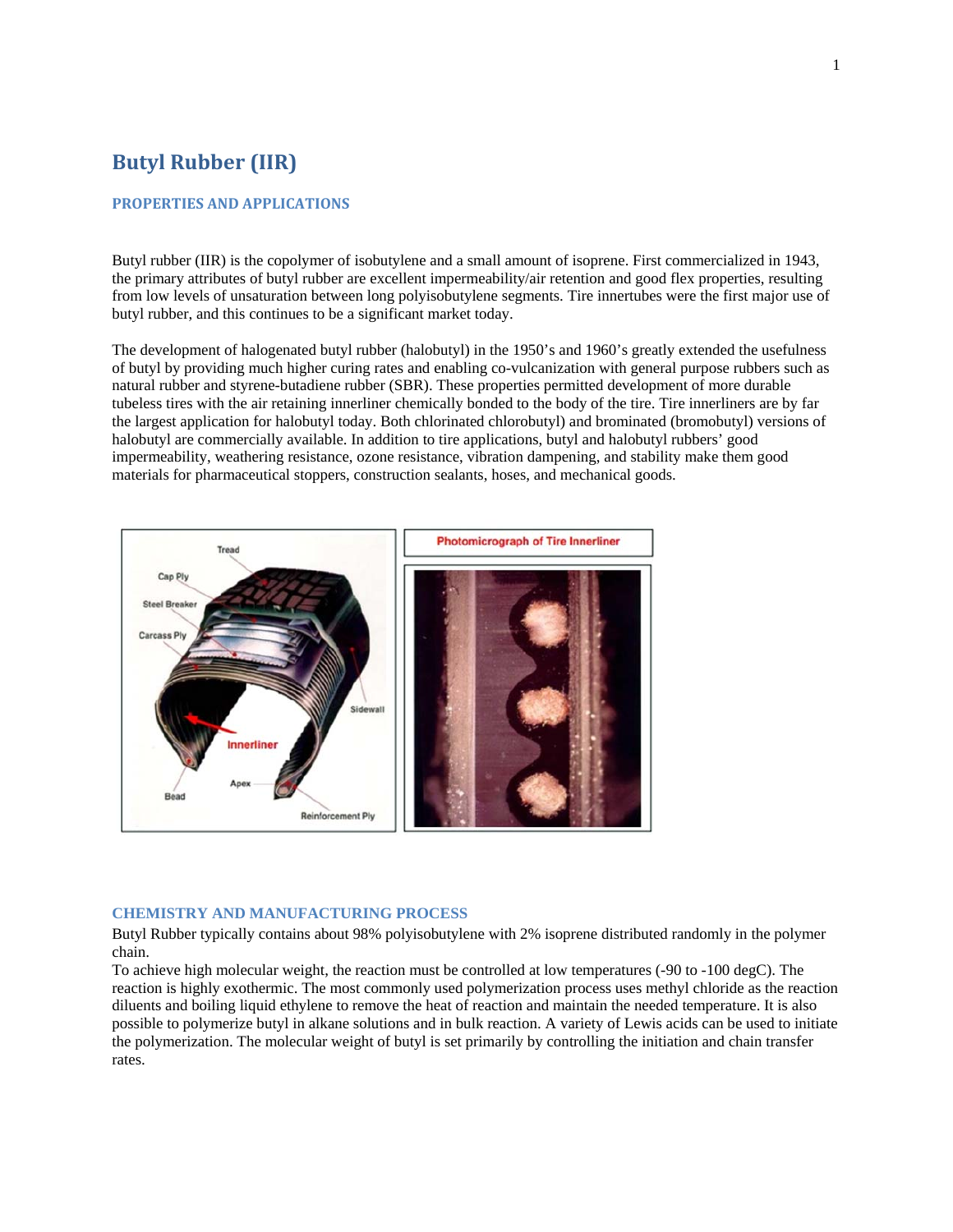

#### **Butyl Molecule**

In the most widely used manufacturing process (Figure 1), a slurry of fine particles of butyl rubber (dispersed in methyl chloride) is formed in the reactor. The methyl chloride and unreacted monomers are flashed and stripped overhead by addition of steam and hot water, and then they are dried and purified in preparation for recycle to the reactor. Slurry aid (zinc or calcium stearate) and antioxidant are introduced to the hot water/polymer slurry to stabilize the polymer and prevent agglomeration.

Then the polymer is screened from the hot water slurry and dried in a series of extrusion dewatering and drying steps. Fluid bed conveyors and/or airvey systems are used to cool the product to acceptable packaging temperature. The resultant dried product is in the form of small "crumbs", which are subsequently weighed and compressed into 75 lb. bales for wrapping in PE film and packaging

etc...) and all unreacted monomer removed. Several different processes are currently used to prepare butyl solution for halogenation.

Either reactor effluent polymer, in-process rubber crumb or butyl product bales may be dissolved in solvent in preparation for halogenation.



**Figure 1 Commercial Butyl Slurry Polymerization Process** 

Bromine liquid or chlorine vapor is added to the butyl solution in highly agitated reaction vessels. One mole of hydrobromic or hydrochloric acid is released for every mole of halogen that reacts, therefore the reaction solution must be neutralized with caustic (NaOH). The solvent is then flashed and stripped by steam/hot water, with calcium stearate added to prevent polymer agglomeration. The resultant polymer/water slurry is screened, dried, cooled, and packaged in a process similar to that of unhalogenated butyl.